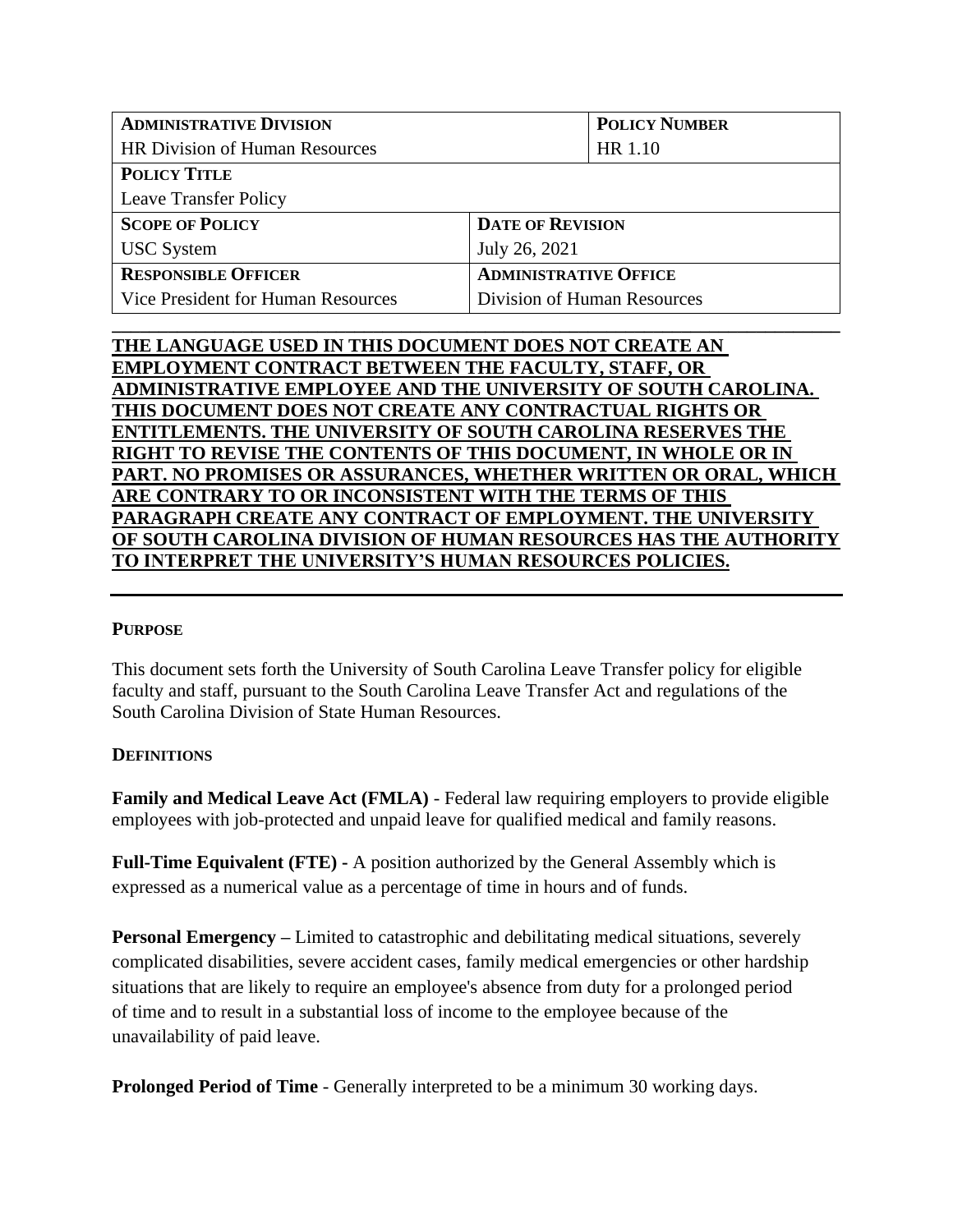## **POLICY STATEMENT**

This policy governs the manner in which employees may voluntarily donate sick or annual leave into a leave transfer pool for use by other employees, who have been approved as leave recipients under personal emergency circumstances.

Leave-eligible employees may donate leave to, and/or or apply for a leave transfer from the appropriate university leave pool. Employees in research grant and time-limited positions who accrue leave at the same rate as an FTE employee may donate and receive leave if all other eligibility requirements are met.

Leave taken pursuant to this policy may qualify as FMLA leave and, if so, will run concurrently.

## **Leave Donations**

Employees in FTE positions, including probationary employees, and employees in research grant and time‐limited positions who accrue leave at the same rate as an FTE employee, may donate leave to the University Leave Pool.

Leave donations may be made throughout the calendar year, but not after the established deadline in December

- A. Eligible employees with 15 days or less of sick leave may not donate sick leave, as employees must maintain a minimum balance of 15 days after donating sick leave.
- B. When leave has been donated to the leave pool, it may not be restored or returned to the leave donor.
- C. An employee may donate no more than one-half of the annual or sick leave they earn within a calendar year to the appropriate leave pool for that calendar year.

## **Leave Transfer**

The requesting employee must be eligible to accrue sick and/or annual leave to qualify as a recipient of transferred leave. Employees in research grant and time-limited positions who accrue leave at the same rate as an FTE employee may receive leave if all other eligibility requirements are met.

A. The requesting employee must have experienced a personal emergency, as defined in this policy as limited to catastrophic and debilitating medical situations, severely complicated disabilities, and severe accident cases which would require a prolonged period of recuperation. Routine disabilities or disabilities resulting from elective surgery do not qualify for leave transfers from the leave pool. The personal emergency may be subject to verification.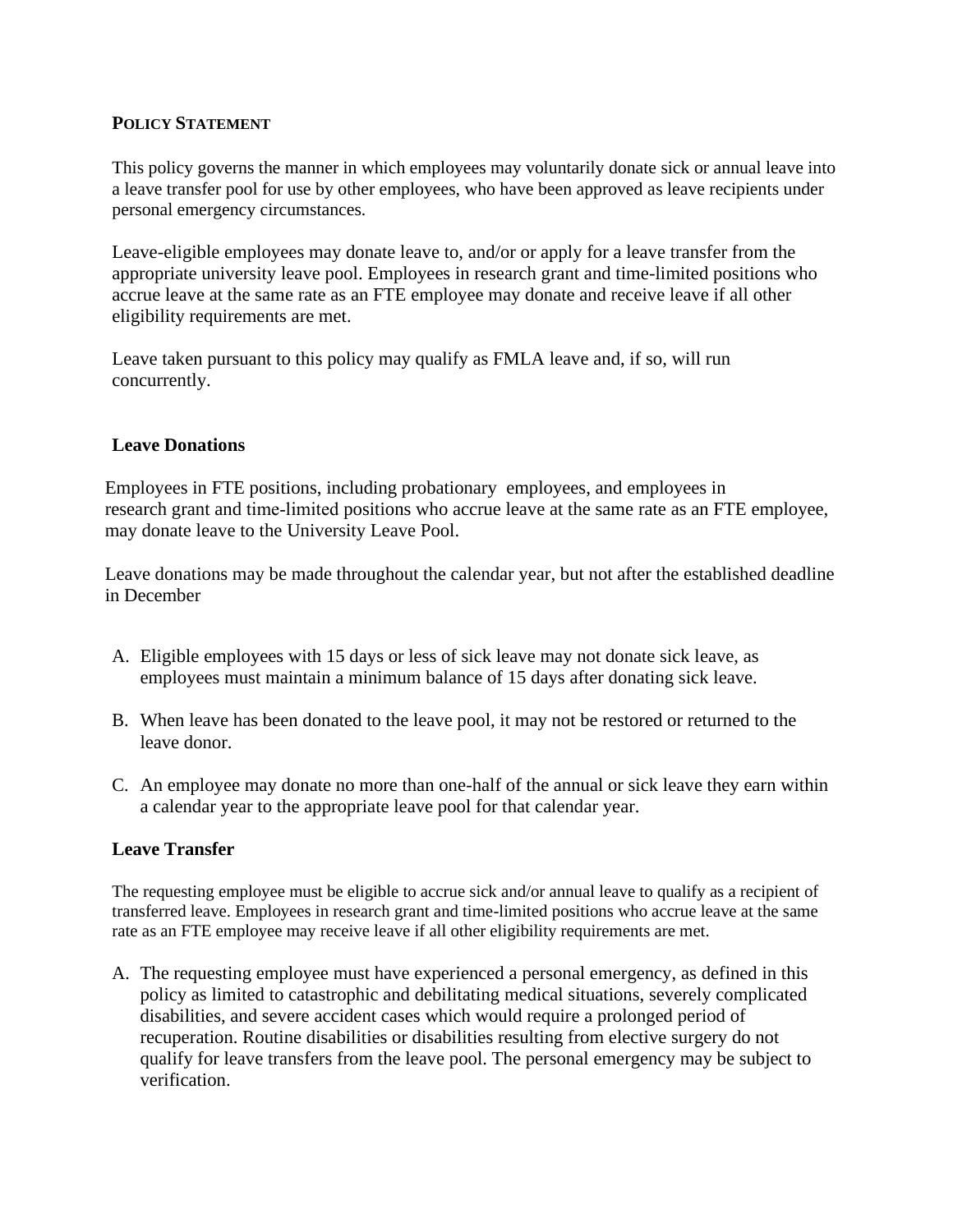- B. An eligible employee must have been in leave without pay status for a minimum of 30 working days or be able to provide documentation certifying that a medical emergency will result in a period of leave without pay for that period of time. However, an employee who is within 30 days of becoming eligible for long-term disability benefits or disability retirement, and who has exhausted all accrued leave due to the prolonged personal emergency, will be eligible for leave transfer even though the total period of leave without pay may be for less than 30 working days.
- C. An eligible employee must exhaust all earned sick and/or annual leave (as appropriate according to University Sick and Annual Leave policies) prior to using approved transferred leave.
- D. Employees who become eligible for other paid benefits will generally be considered ineligible for leave transfer from the leave pool. Examples of other paid benefits include but are not limited to, workers' compensation, long-term disability, and disability retirement benefits.
- E. There is no limit to the number of separate requests that a faculty or staff member may submit; however, each separate request must be limited to no more than 30 working days.
- F. Sick or annual leave transferred under this program may be substituted retroactively for periods of leave without pay or used to liquidate indebtedness for advanced sick leave.
- G. When a faculty or staff member returns to work, the personal emergency ends, or employment terminates, any transferred leave remaining in the leave recipient's balance must be restored to the leave pool. When employment terminates, transferred annual leave from the pool may not be included in a lump sum payment for accrued leave or included for retirement computation purposes, if otherwise applicable.

# **Approvals**

The requesting employee's department head is responsible for determining whether there are sufficient funds to pay for the leave requested from the Leave Pool. Insufficient funds may justify denial of a leave transfer request. Additional factors such as the individual's leave usage record may be considered before recommending approval of a leave transfer.

All requests for leave transfer, regardless of the recommendation from the department, must be forwarded to the Division of Human Resources for final approval or denial. The decisions of the University's Division of Human Resources regarding the approval or denial of a leave transfer are final, and there is no administrative or judicial appeal of the decisions.

## **PROCEDURES**

Procedures, forms, and general guidance related to this policy can be found on the Division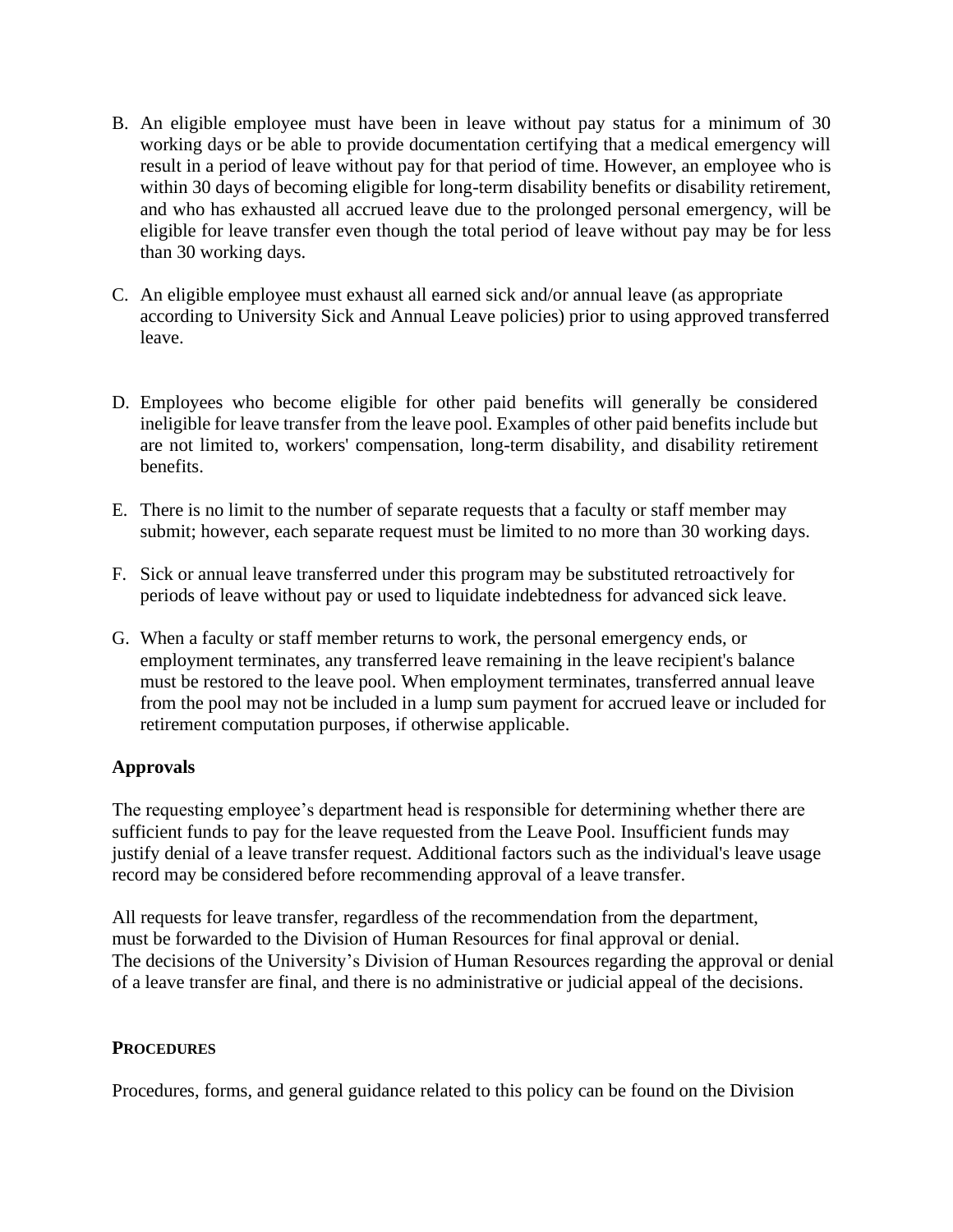of Human Resources website at [http://hr.sc.edu/.](http://hr.sc.edu/)

#### Leave Donations

- A. If a faculty or staff member wishes to donate leave to the leave pool, the request must be submitted electronically by the employee in HCM. The request will be reviewed by the Division of Human Resources.
- B. If the donation is approved, the leave donor's sick and/or annual leave balance will be decreased by the specified amount.
- C. Notification of this action will be provided to the employee requesting to donate leave. If a donation is denied, the employee requesting to donate leave will also be notified.

#### Leave Transfer Requests

- A. When an eligible employee experiences a personal emergency requiring time away from work for which they have no paid leave, they may request a leave transfer by submitting a request electronically in HCM. The request must include an explanation of the personal emergency, a brief leave history explaining the reason there is insufficient leave to cover the time needed, and a physician's note verifying the actual or estimated return to work date.
- B. It will be the responsibility of the department head to review the request, verify the leave history and make a recommendation for approval or disapproval. Regardless of the recommendation from the department, the request will be reviewed by the Division of Human Resources.
- C. If the leave transfer request is approved, the approved amount of sick and/or annual leave will transfer to the leave recipient's balance.
- D. When a leave recipient returns to work, the personal emergency ends, or employment terminates, the department head must complete a Return from Leave Notification (form P-73) and send it to the Division of Human Resources. Regional and four-year campuses should route these forms through their Human Resources Officer. Any transferred leave remaining in the balance of the leave recipient must be restored to the leave pool.